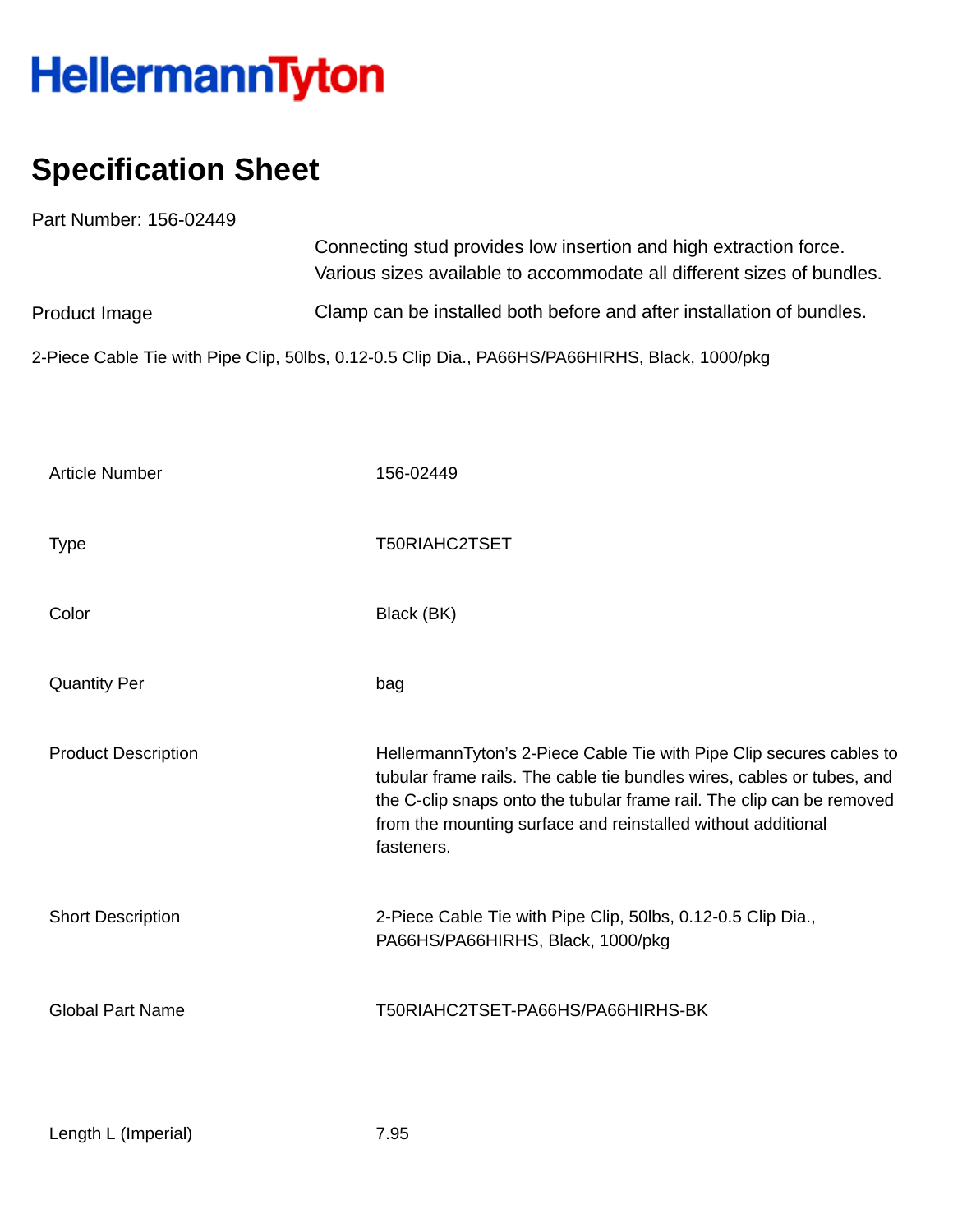| Length L (Metric)                     | 202.0                  |
|---------------------------------------|------------------------|
| <b>Fixation Method</b>                | Omega Clips            |
| <b>Identification Plate Position</b>  | none                   |
| Releasable Closure                    | <b>No</b>              |
| <b>Tie Closure</b>                    | plastic pawl           |
| Variant                               | <b>Inside Serrated</b> |
| Width W (Imperial)                    | 0.47                   |
| Width W (Metric)                      | 12                     |
| <b>Bundle Diameter Min (Imperial)</b> | 0.43                   |
| <b>Bundle Diameter Min (Metric)</b>   | 11.0                   |
| <b>Bundle Diameter Max (Imperial)</b> | 0.79                   |
| <b>Bundle Diameter Max (Metric)</b>   | 20.0                   |
| Height H (Imperial)                   | 1.45                   |
| Height H (Metric)                     | 37.0                   |